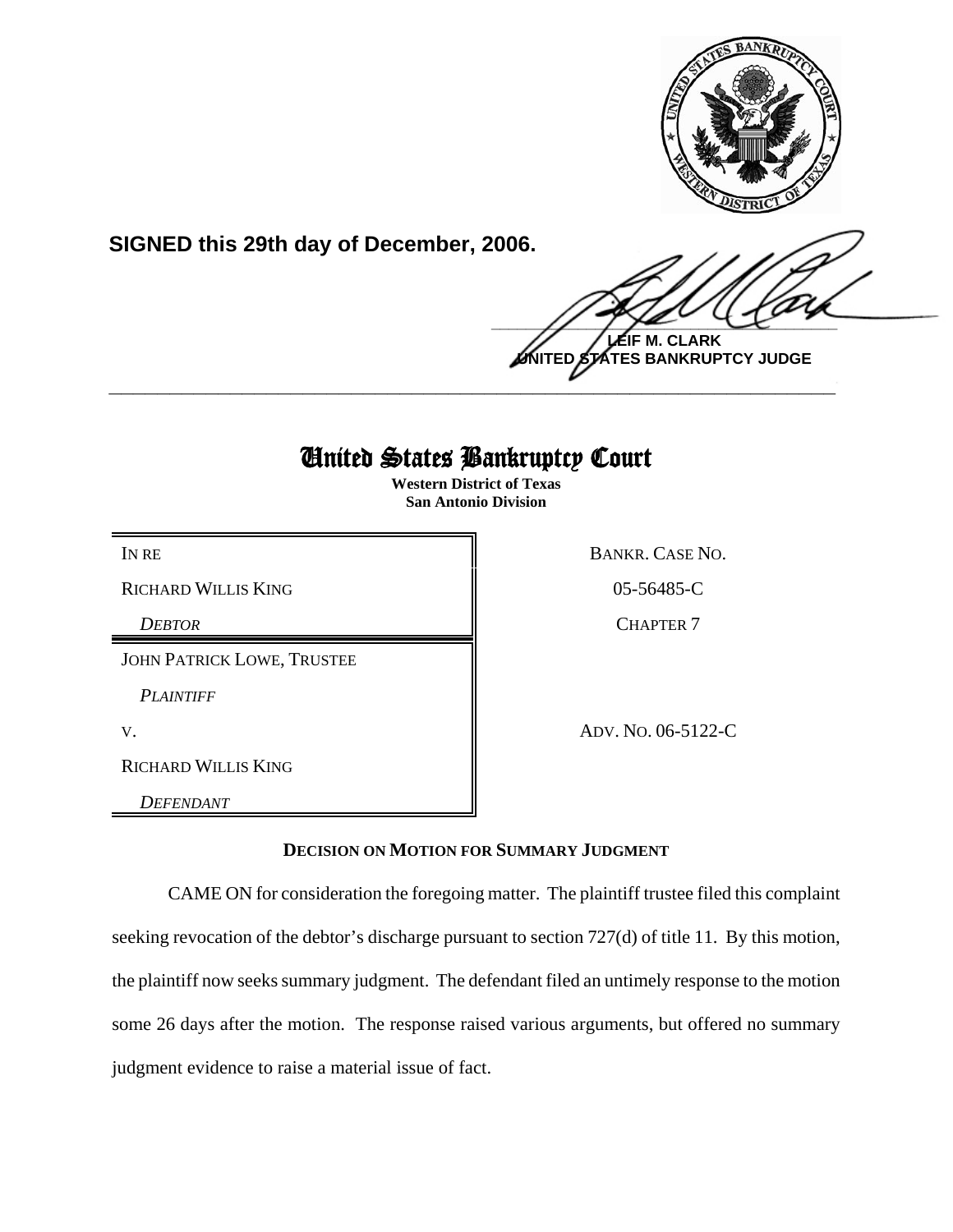### **Factual Background**

The plaintiff tendered summary judgment evidence in the form of unanswered requests for admission, duly served on the defendant on September 6, 2006 by certified mail, return receipt requested, and signed for by the defendant on September 8, 2006. According to the affidavit of plaintiff, no response of any kind was made to the requests for admission within 30 days of their service. In fact, says the affidavit, the plaintiff trustee had not received a response to any of the plaintiff's discovery as of October 25, 2006, some 48 days after the defendant's receipt of the requests for admission.

The gist of the requests for admission are summarized as follows:

1. The debtor owned real property at 7515 Potranco Road, San Antonio, Texas as of the date of the filing of the petition initiating this bankruptcy case (October 7, 2005).

2. The debtor owned real property at 9355 Valley Hedge, San Antonio, Texas as of the date of the filing of the petition.

3. The debtor owned real property at 16 Greens Whisper, San Antonio, Texas as of the date of the filing of the petition.

4. The debtor owned an interest in Monarch Systems, LLC, a Texas limited liability company, as of the date of the filing of the petition.

5. The debtor owned stock in The Angel of Justice Corporation, a Nevada corporation, as of the date of the filing of the petition.

6. The debtor used the trade name or assumed name Autovision of San Antonio within the six year period prior to the filing of the petition.

7. The debtor was liable on a debt to Emma Cordero Ortega as of the date of the filing of the petition.

8. The debtor was liable on a debt to Falcon International Bank as of the date of the filing of the petition.

9. The discharge of the debtor was obtained through the fraud of the debtor.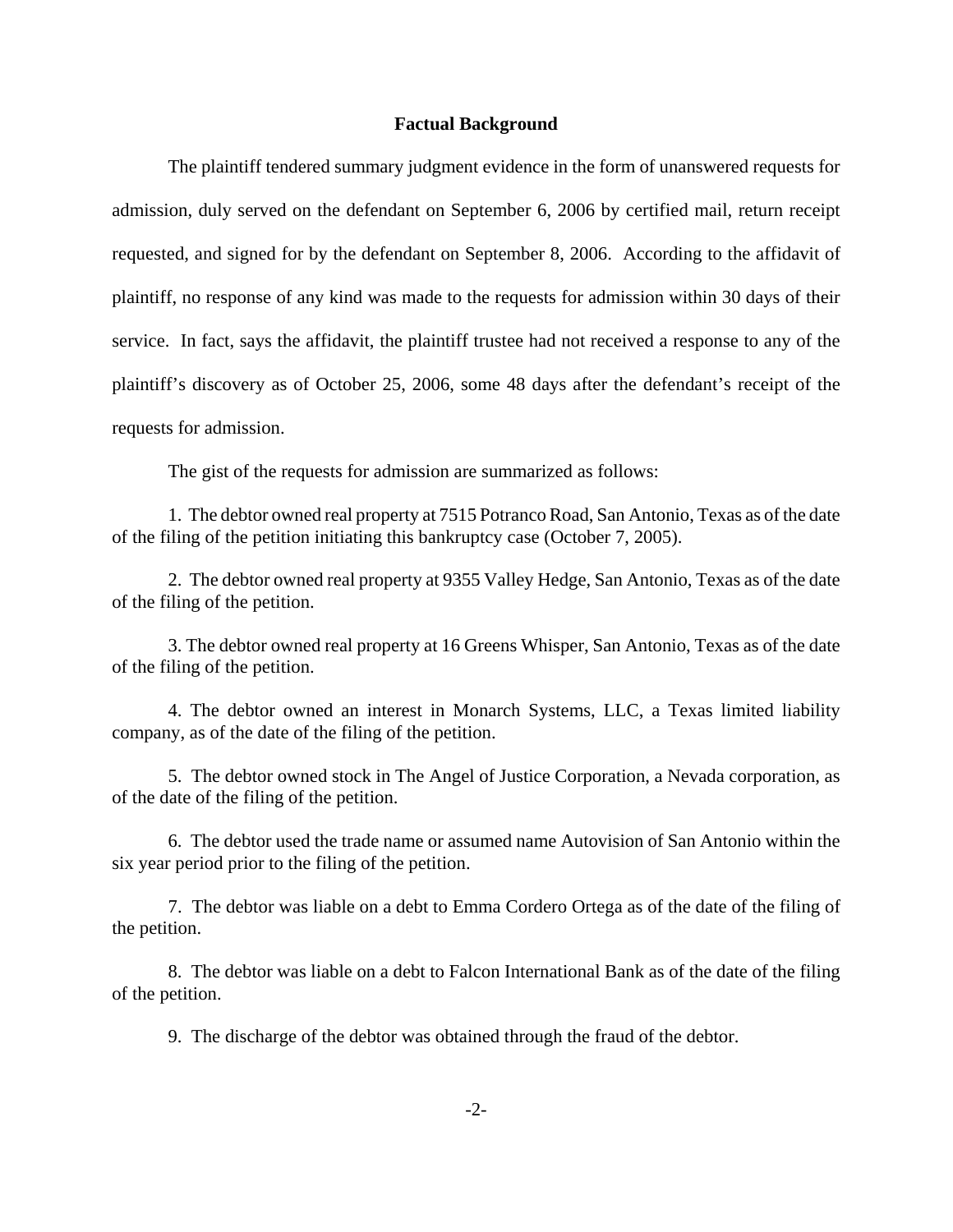10. The trustee did not know of such fraud until after the discharge was granted.

11. The debtor omitted from his bankruptcy schedules the real property at 7515 Potranco Road, San Antonio, Texas, the real property at 9355 Valley Hedge, San Antonio, Texas, the real property at 16 Greens Whisper, San Antonio, Texas, the ownership interest in Monarch Systems, LLC, the ownership interest in The Angel of Justice Corporation.

12. The debtor failed to disclose in his statement of affairs that he was a manager and member of Monarch Systems, LLC, and that he was an officer of The Angel of Justice Corporation, d/b/a Marble Slab Creamery, both within the six years prior to the filing of the petition.

13. The debtor failed to list as a creditor in his schedules Emma Cordero Ortega, who is the beneficiary under a deed of trust securing the debtor's assumption of a debt to Mortgage Banque, Inc., secured by real property known as 7418 Silent Path, San Antonio, Texas.

14. The debtor failed to disclose in his schedules and statement of affairs the trade name or assumed name "Autovision of San Antonio," or the fact that the debtor was an officer, director, partner, or managing executive of the entity operating under that trade name or assumed name, within the six years prior to the filing of the petition.

### **Legal Analysis**

### **I. Summary Judgment Standard**

Summary judgment is appropriate where the parties' submissions "show that there is no genuine issue as to any material fact and that the moving party is entitled to judgment as a matter of law." FED. R. CIV. P. 56(c); *Celotex Corp. v. Catrett*, 477 U.S. 317, 322-23 (1986). A dispute about a material fact is genuine "if the evidence is such that a reasonable jury could return a verdict for the nonmoving party." *Anderson v. Liberty Lobby, Inc*., 477 U.S. 242, 248 (1986). The party moving for summary judgment has the burden of showing that there is no genuine issue of material fact and that it is entitled to judgment as a matter of law. *Id.* at 247. To defeat summary judgment, the non-moving party must go beyond the pleadings and "must do more than simply show that there is some metaphysical doubt as to the material facts." *Matsushita Elec. Indus. Co. v. Zenith Radio Corp*., 475 U.S. 574, 586 (1986).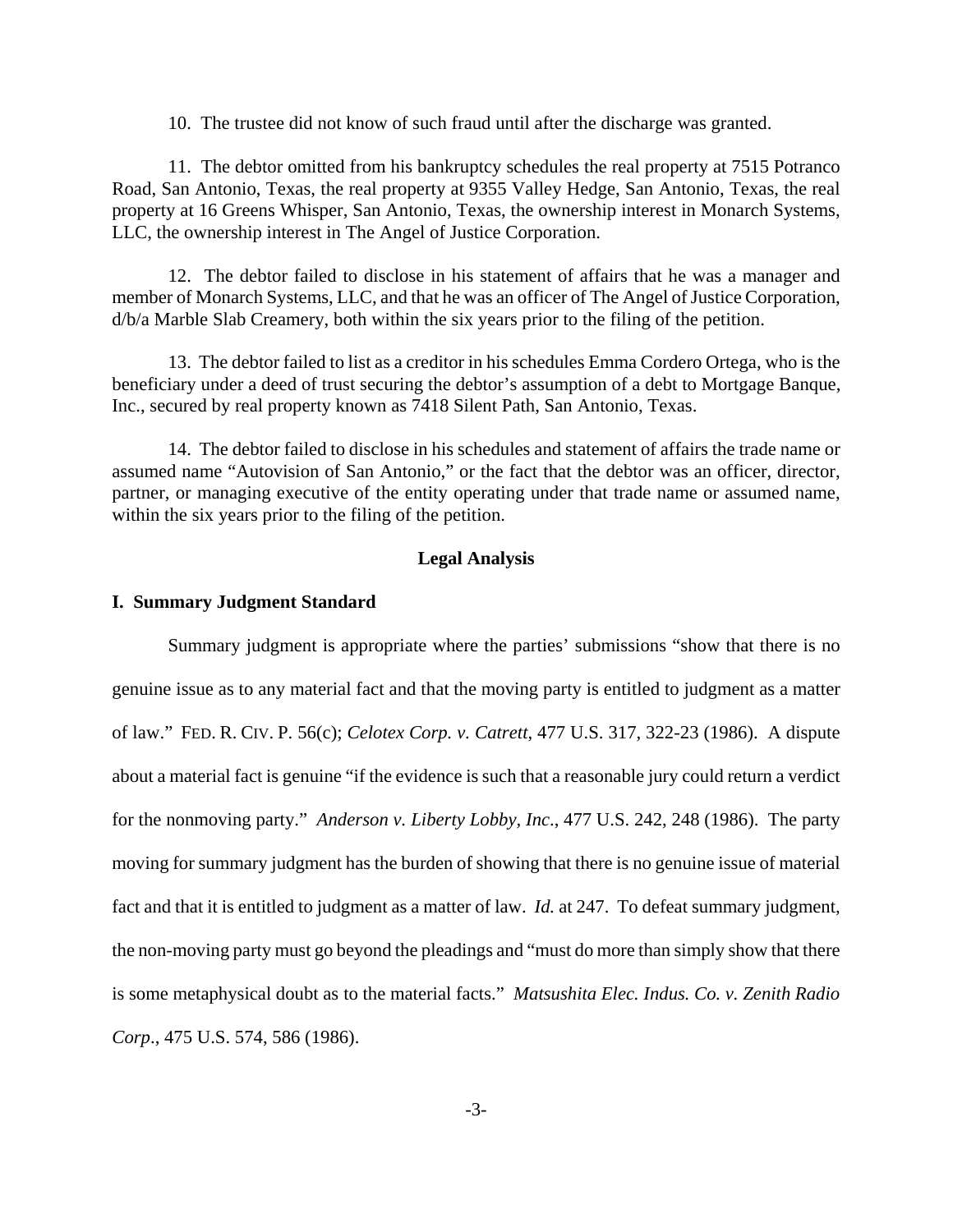In ruling on a summary-judgment motion, the court must resolve all ambiguities and draw all inferences from the underlying facts in favor of the non-moving party. *Anderson*, 477 U.S. at 255. If the court identifies a material factual dispute, the court must deny the motion for summary judgment and proceed to trial on that issue. *Envtl. Defense Fund v. Marsh*, 651 F.2d 983, 991 (5<sup>th</sup>) Cir. 1991). On the other hand, the nonmovant may not rest on mere allegations or denials, but must set forth, by appropriate summary judgment evidence, specific facts showing that there is a genuine issue for trial. FED. R. CIV. P. 56(e). If the record, taken as a whole and with inferences viewed in a light most favorable to the nonmovant, could still not result in a judgment for the nonmovant under governing law, summary judgment is appropriate.

A summary judgment may be based solely on responses to discovery, including deemed admissions. FED. R. CIV. P. 56(c); *Celotex*, 477 U.S. at 322-23; *Little v. Liquid Air Corp*., 37 F.3d 1069, 1075 (5<sup>th</sup> Cir.1994) (en banc); *Boze v. Branstetter*, 912 F.2d 801, 804 (5<sup>th</sup> Cir.1990). Factual controversies are resolved in favor of the nonmovant "only when there is an actual controversy – that is, when both parties have submitted evidence of contradictory facts." *Laughlin v. Olszewski*, 102 F.3d 190, 193 (5th Cir.1996). The burden of submitting contradictory facts is not met by mere reliance on allegations or denials in the nonmovant's pleadings. *Morris v. Covan World Wide Moving, Inc.*, 144 F.3d 377, 380 (5<sup>th</sup> Cir. 1998). Likewise, "unsubstantiated or conclusory assertions that a fact issue exists" do not meet the burden. *Id.* Instead, the nonmoving party must present specific facts which show "the existence of a 'genuine' issue concerning every essential component of its case." *Id.*; *see also Texas Manufactured Housing Ass'n v. Nederland*, 101 F.3d 1095, 1099  $(5<sup>th</sup> Cir. 1996)$  (respondent must produce "significant probative evidence" to raise an issue of fact so as to warrant a trial); *Taylor v. Principal Financial Group, Inc.*, 93 F.3d 155, 161 (5<sup>th</sup> Cir. 1996).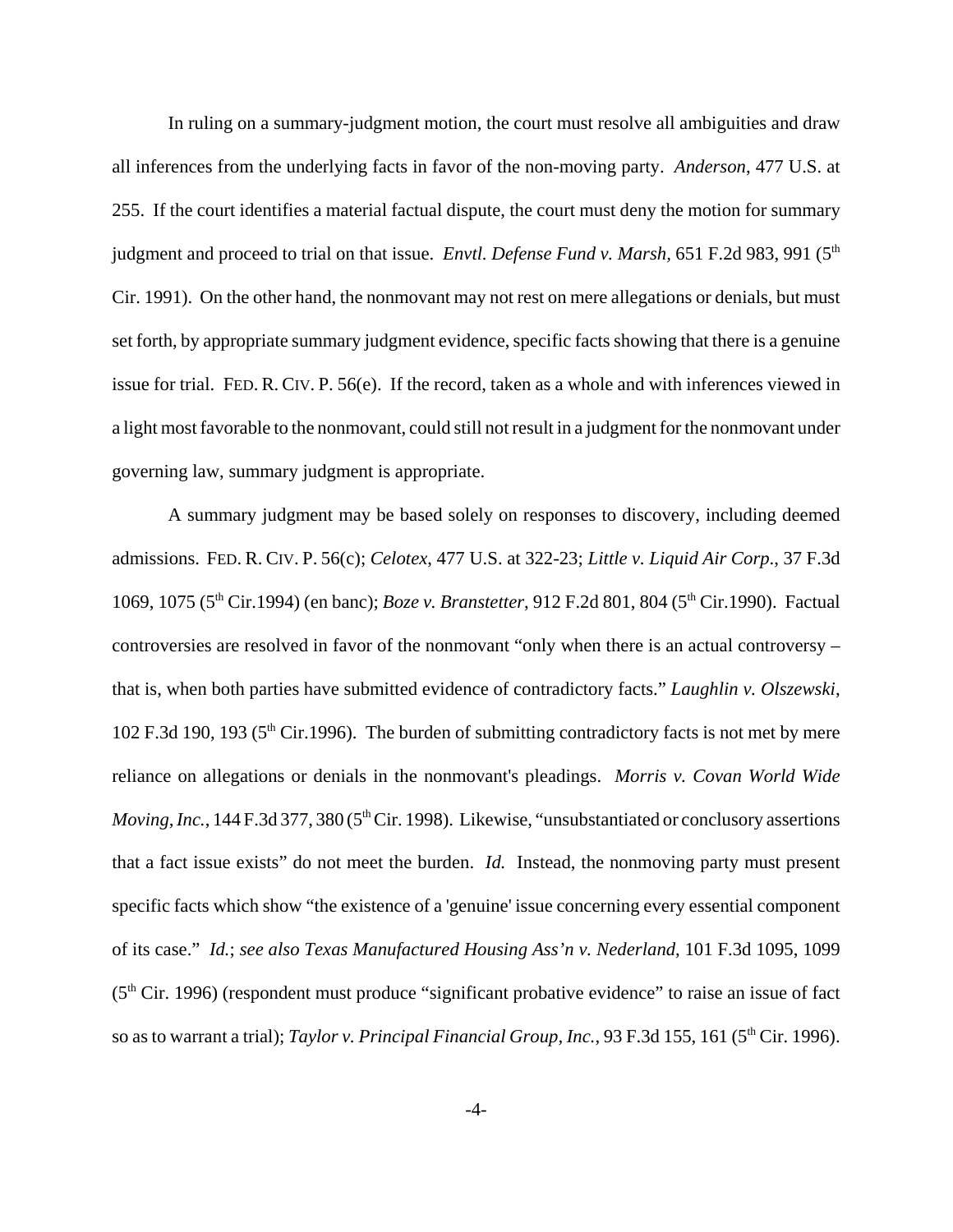In the absence of proof, the court will not assume that the nonmovant could or would prove the necessary facts. *McCallum Highlands, Ltd. v. Washington Capital Dus, Inc.*, 66 F.3d 89, 92 (5<sup>th</sup>) Cir. 1995), *revised on other grounds upon denial of reh'g*, 70 F.3d 26 (5th Cir.1995); *Little*, 37 F.3d at 1075. Rule 56 mandates the entry of summary judgment, after adequate time for discovery and upon motion, against a party who fails to make a sufficient showing of the existence of an element essential to the party's case or defense. *See Little*, 37 F.3d at 1075.

In a section  $727(d)(1)$  revocation of discharge action such as this, the plaintiff's burden is to prove that the debtor's fraud caused the discharge and that the plaintiff lacked knowledge of that fraud prior to the deadline for objecting to discharge. 11 U.S.C. § 727(d)(1);<sup>1</sup> See In re Damaia, 217 F.3d 838 (Table) (4<sup>th</sup> Cir. 2000); *In re Nielsen*, 383 F.3d 922, 925 (9<sup>th</sup> Cir. 2004) ("obtained through" as used in the statute, is causation language). When the basis is the debtor's failure to disclose the existence of assets, the plaintiff must show that the debtor's actions or mistakes were knowingly and fraudulently made, and that the mistakes were material, and that the plaintiff was unaware of the facts at issue when the debtor sought his discharge. *See In re Slack*, 142 Fed. Appx. 628 ( $5^{\text{th}}$  Cir. 2005).

#### **II. Deemed Admissions as Summary Judgment Evidence**

In this case, the plaintiff's summary judgment proof consists of deemed admissions, the result of the defendant's failure to respond to those admissions. Rule 36(a) provides that

11 U.S.C. § 727(d)(1).

<sup>&</sup>lt;sup>1</sup> The statute reads, in pertinent part, as follows:

On request of the trustee ... and after notice and a hearing, the court shall revoke a discharge granted under subsection (a) [of section 727] if  $-$  (1) such discharge was obtained through the fraud of the debtor, and the requesting party did not know of such fraud until after the granting of such discharge.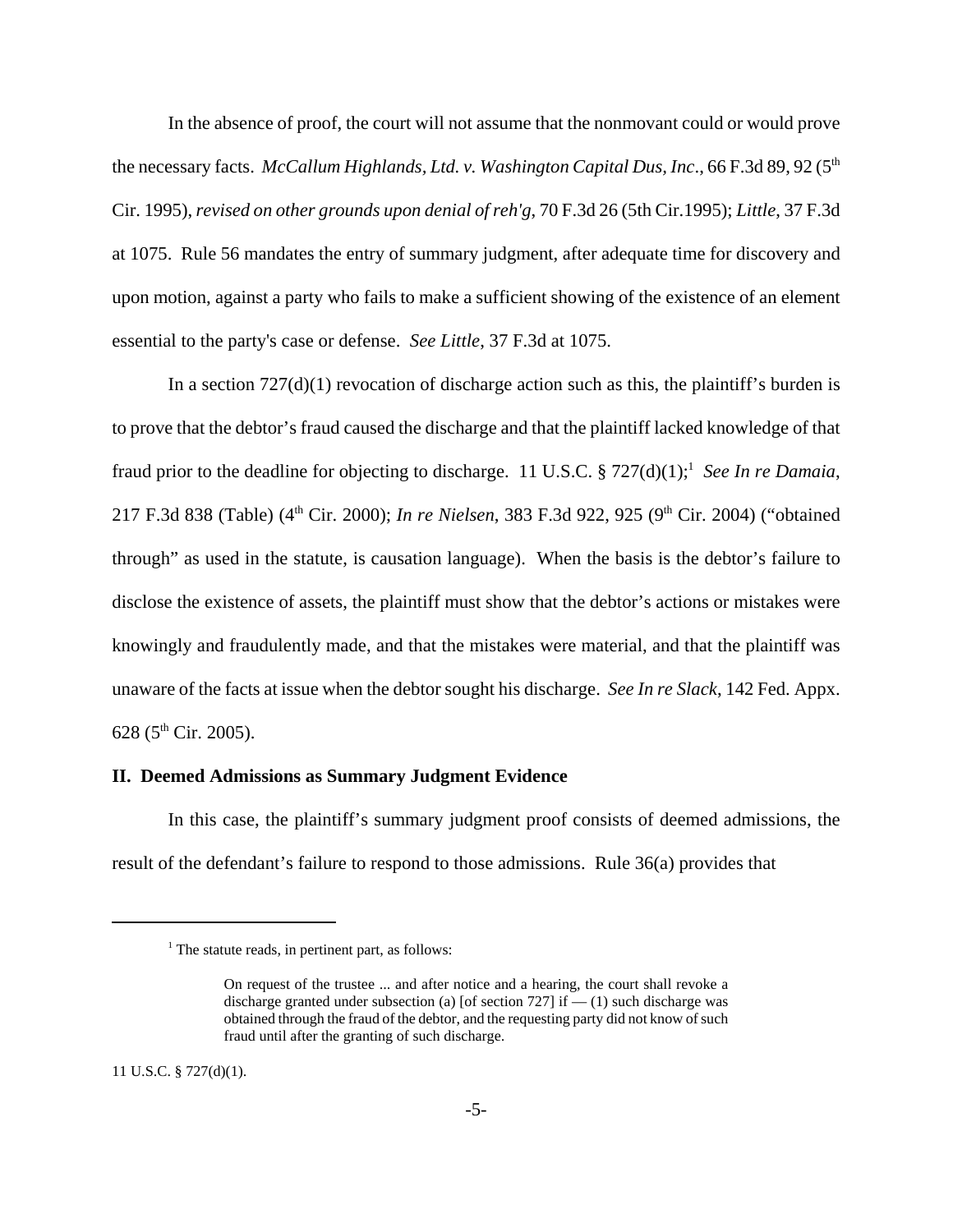Each matter of which an admission is requested shall be separately set forth. The matter is admitted unless, within 30 days after service of the request, or within such shorter or longer time as the court may allow or as the parties may agree in writing ... the party to whom the request is directed serves upon the party requesting the admission a written answer or objection addressed to the matter, signed by the party or by the party's attorney.

FED.R.CIV. P. 36(a). Each matter for which an admission was sought was separately set out in the plaintiff's requests for admission, as detailed in the motion for summary judgment. Within 30 days of the service of the requests for admission, the defendant (the person to whom the requests were directed) failed to serve on the plaintiff (the party requesting the admissions) either a written answer or a written objection signed by the defendant and addressed to the matter, as required by the rules. The court did not alter the time for the defendant to respond to the requests for admission, and no party filed any pleading asking the court to alter the time to respond. The parties did not have any written agreement to alter the time within which to respond to the requests for admissions. Thus, based upon the plain language of the rule, the requests have been deemed admitted.

Rule 36(b) states that

Any matter admitted under this rule is conclusively established unless the court on motion permits withdrawal or amendment of the admission. ...

FED. R. CIV. P. 36(b). Matters deemed admitted by virtue of a party's failure to respond to requests for admission may form the basis for rendering summary judgment against that party. *In re Carney*, 258 F.3d 415, 418 (5<sup>th</sup> Cir. 2001); *U.S. v. 2204 Barbara Lane*, 960 F.2d 126, 129 (11<sup>th</sup> Cir. 1992); *see also Dukes v. South Carolina Ins. Co.*, 770 F.2d 545, 548-49 (5<sup>th</sup> Cir. 1985).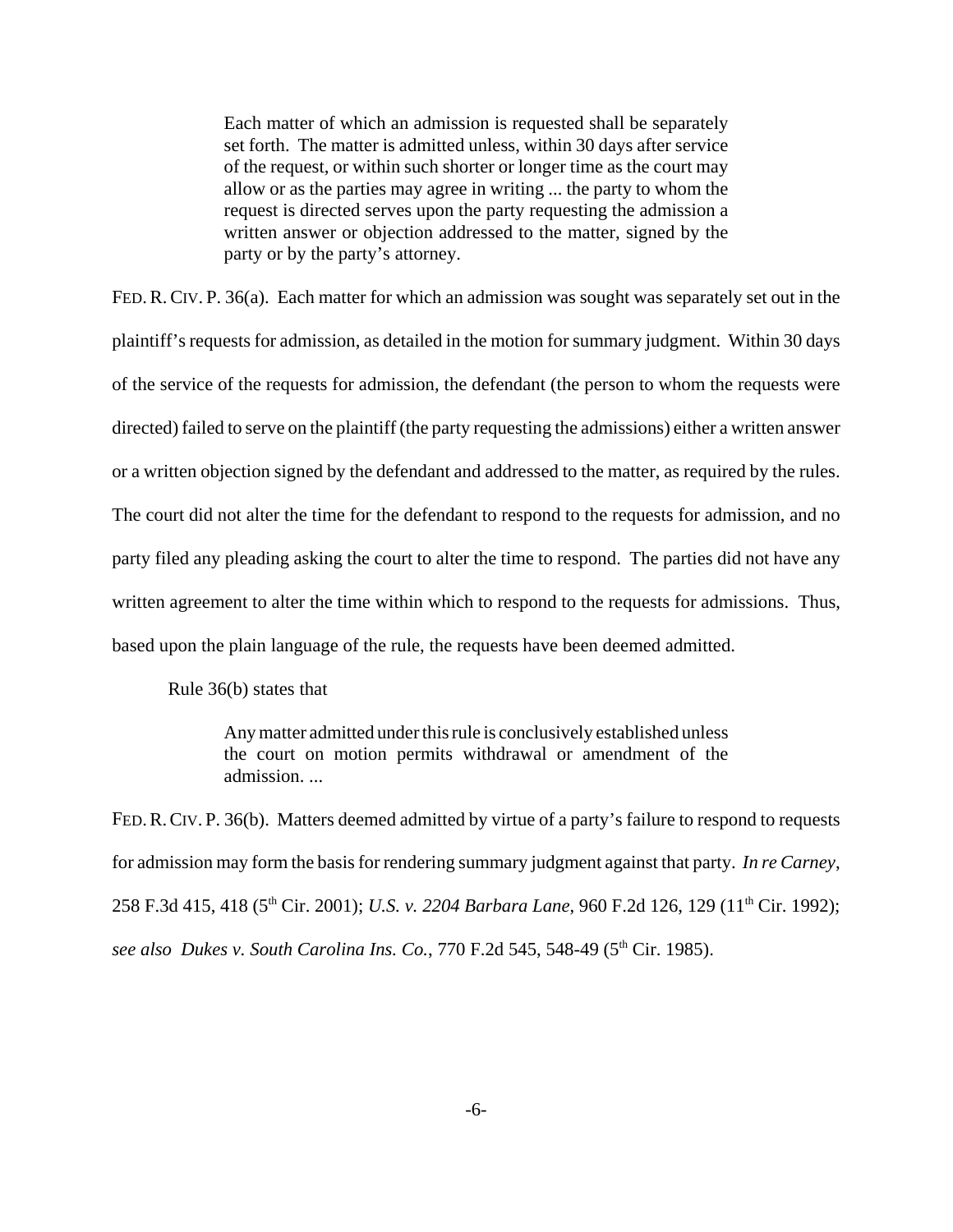#### **III. Summary judgment evidence as applied to § 727(d)(1) cause of action**

In this case, the deemed admissions establish that the debtor failed to disclose, either in his schedules or to the trustee, the existence of significant assets, including three parcels of real property and ownership interests in two businesses. The schedules filed by the debtor were thus "false oaths" within the meaning of section  $727(a)(4)(A)$ , because schedules are filed under penalty of perjury and these schedules, we now know (as a result of the deemed admissions), were false because they failed to report assets owned by the debtor. These omissions would easily have supported an action for denial of discharge under that provision. *See Matter of Beaubouef*, 966 F.2d 174, 178 (5<sup>th</sup> Cir. 1992) (noting that false oaths under section  $727(a)(4)$  include false statements or omissions from schedules and false statements made at a first meeting of creditors); *accord In re Pratt*, 411 F.3d 561, 565 (5<sup>th</sup>) Cir. 2005). The court explained in *Beaubouef*, "the subject matter of a false oath is 'material,' and thus sufficient to bar discharge, if it bears a relationship to the bankrupt's business transactions or estate, or concerns the discovery of assets, business dealings, or the existence or disposition of property." *Beaubouef*, 966 F.2d, at 179 (quoting *In re Chalik*, 748 F.2d 616, 617 (11th Cir. 1984)). The assets described in the plaintiff's requests for admissions easily satisfy this materiality standard.

The fraudulent failure to report property that should have been property of the estate can form the basis for revocation of the debtor's discharge previously granted. 11 U.S.C. § 727(d)(1); *In re Edmonds*, 924 F.2d 176, 180 (10<sup>th</sup> Cir. 1991); *Matter of Yonikus*, 974 F.2d 901, 904 (7<sup>th</sup> Cir. 1992). In *Yonikus*, the Seventh Circuit explained that "debtors have an absolute duty to report whatever interests they hold in property, even if they believe their assets are worthless or unavailable to the bankruptcy estate." However, the Seventh Circuit went on to explain that, for the trustee to succeed in a discharge revocation action, the trustee must establish that the debtor's failure to report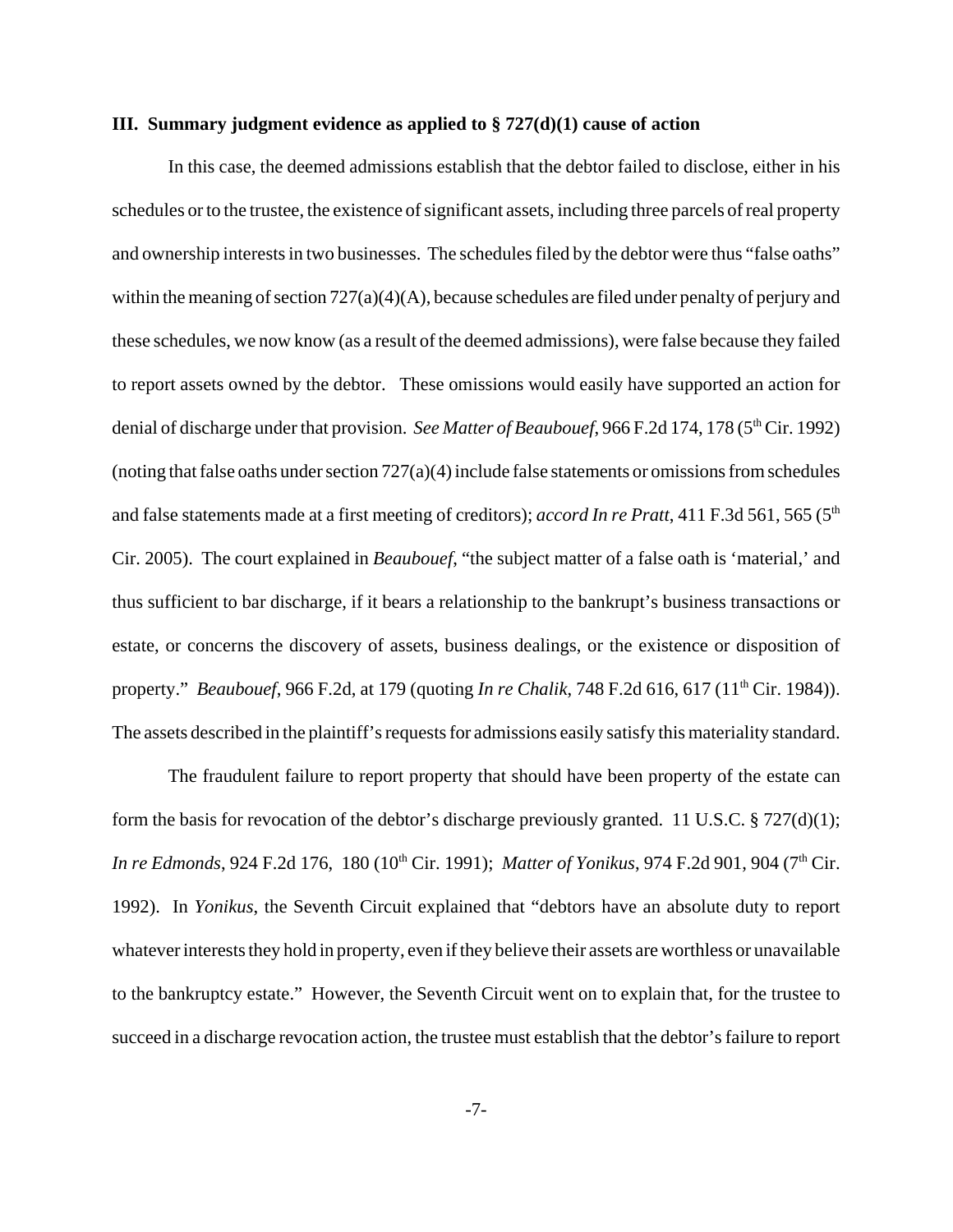was done knowingly and fraudulently. *Id.* at 905. The trustee can sustain that burden by demonstrating, *inter alia*, "the debtor's awareness of the omitted asset . . . and that failure to list the asset could seriously mislead the trustee or that the debtor acted so recklessly in not reporting the asset that fraud is implied. . . . [A] finding of fraudulent intent may be based on inferences drawn from a course of conduct . . . [or] from all of the surrounding circumstances." *Id*.; *see also Matter of Reed*, 700 F.2d 986, 991 (5<sup>th</sup> Cir. 1983) (whole pattern of conduct supported finding of fraudulent intent);<sup>2</sup> see also In re Damaia, 217 F.3d 838 (Table) (4<sup>th</sup> Cir. 2000) (plaintiff must prove lack of knowledge in time to timely object); *In re Nielsen*, 383 F.3d 922, 925 (9<sup>th</sup> Cir. 2004) ("obtained through" fraud, as used in the statute, is causation language).

The summary judgment evidence before the court in this case, consisting of deemed admissions, adequately establishes that assets were not disclosed. The statute clearly imposes upon the debtor a duty to disclose assets as a matter of law. *See* 11 U.S.C. §§ 521(1), 521(3) (2004). And the case law confirms that failure to disclose assets can form the basis for revocation of discharge, because the nondisclosure can prevent a trustee from even knowing of the assets' existence in time to object to discharge, resulting in the discharge being procured by the debtor's failure to fulfill his duty to disclose. *Matter of Yonikus*, 974 F.2d at 904; *In re Edmonds*, 924 F.2d, at 180; *see also In re Peli*, 31 B.R. 952, 955 (Bankr. E.D.N.Y. 1983).

The court is not yet able to conclude from the summary judgment evidence submitted that

11 U.S.C. § 727(d)(1).

<sup>2</sup> The statute reads, in pertinent part, as follows:

On request of the trustee ... and after notice and a hearing, the court shall revoke a discharge granted under subsection (a) [of section 727] if  $-$  (1) such discharge was obtained through the fraud of the debtor, and the requesting party did not know of such fraud until after the granting of such discharge.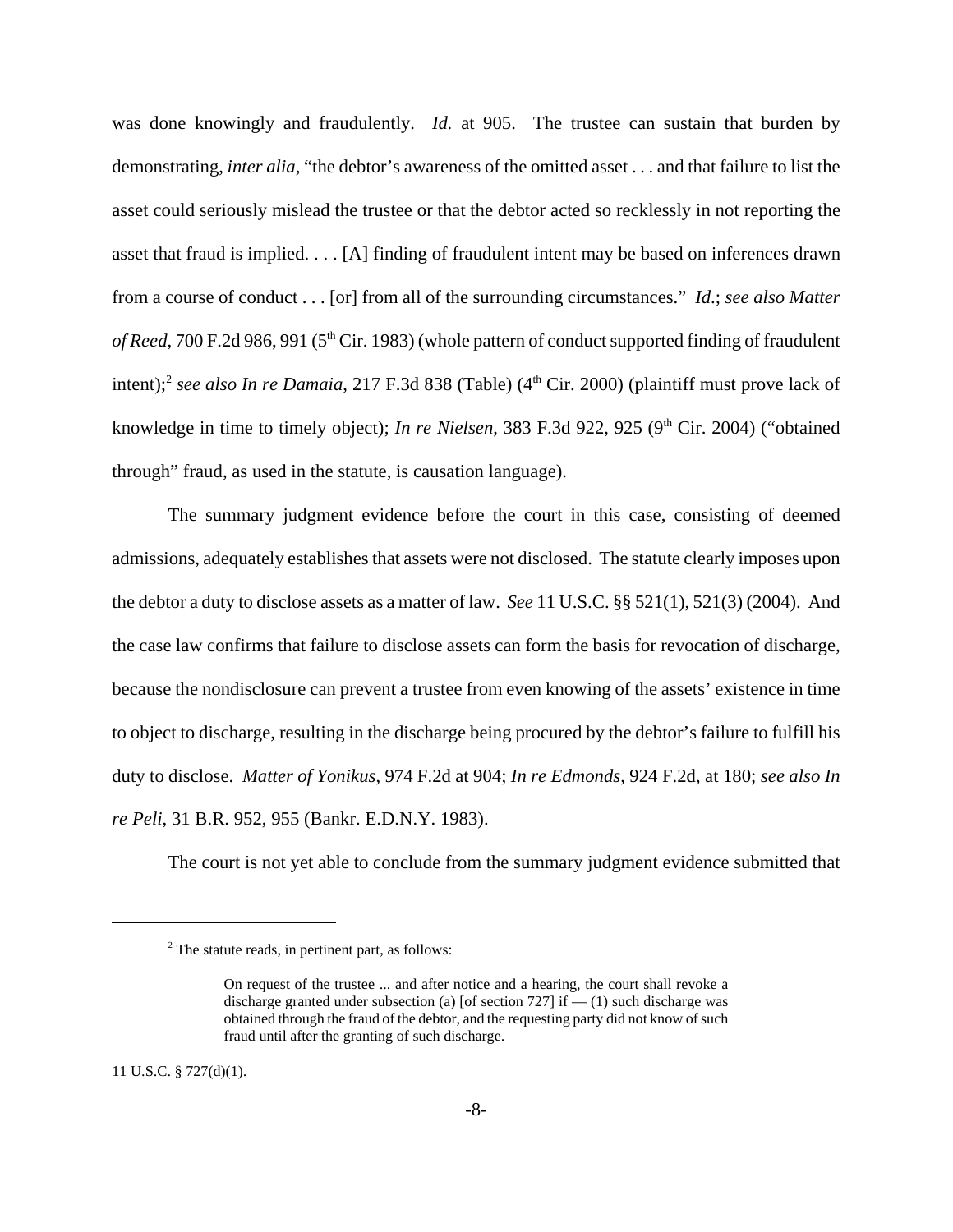the trustee has established, as a matter of summary judgment, the *scienter* required to revoke the debtor's discharge, however. The fraudulent intent must be actual, not constructive, though it can be inferred from surrounding facts and circumstances. *See In re Pratt*, 411 F.3d 562, 565 (5<sup>th</sup> Cir. 2005); *see also In re Devers*, 759 F.2d 751, 754 (9th Cir. 1985); *Farmers Co-op. Ass'n v. Strunk*, 671 F.2d 391, 395 (10<sup>th</sup> Cir. 1982) ("Fraudulent intent of course may be established by circumstantial evidence, or by inferences drawn from a course of conduct."). The only summary judgment evidence offered that goes directly to the question of the debtor's intent is the "admission" that the debtor obtained his discharge "through fraud." That is not an admission of fact, however. That is an admission of a legal conclusion. Deemed admissions are binding as to factual matters, but generally not as to legal matters. *See Langer v. Monarch Life Ins. Co.*, 966 F.2d 786, 803 (3rd Cir. 1992) (Rule 36 authorizes requests for admissions of propositions of law *as applied to fact*); *see also* 8A CHARLES ALAN WRIGHT, ARTHUR R. MILLER & RICHARD L. MARCUS, FEDERAL PRACTICE & PROCEDURE, § 2255 at 534 (2d ed. 1994) (Rule 36 as amended in 1970 still does not allow a request for admission of a pure matter of law).

The deemed admission regarding the trustee's knowledge of the alleged fraud, though more closely a mixed question of fact and law, similarly falls so closely to the line of legal conclusion (because it is expressly specified in the statute as an element of the plaintiff's cause of action) that this admission too is insufficient to support summary judgment as to this element of the plaintiff's cause of action.<sup>3</sup>

The court similarly is disinclined, without more, to draw inferences solely from the deemed

 $3$  The deemed admissions fail to address, for example, what may or may not have been discussed at the first meeting of creditors, when the trustee examined the debtor regarding his schedules. Nor, of course, do the deemed admissions purport to extract what the debtor's responses to inquiries at the first meeting might have been. Such admissions, had they been obtained, would likely have satisfied this element of the plaintiff's case.